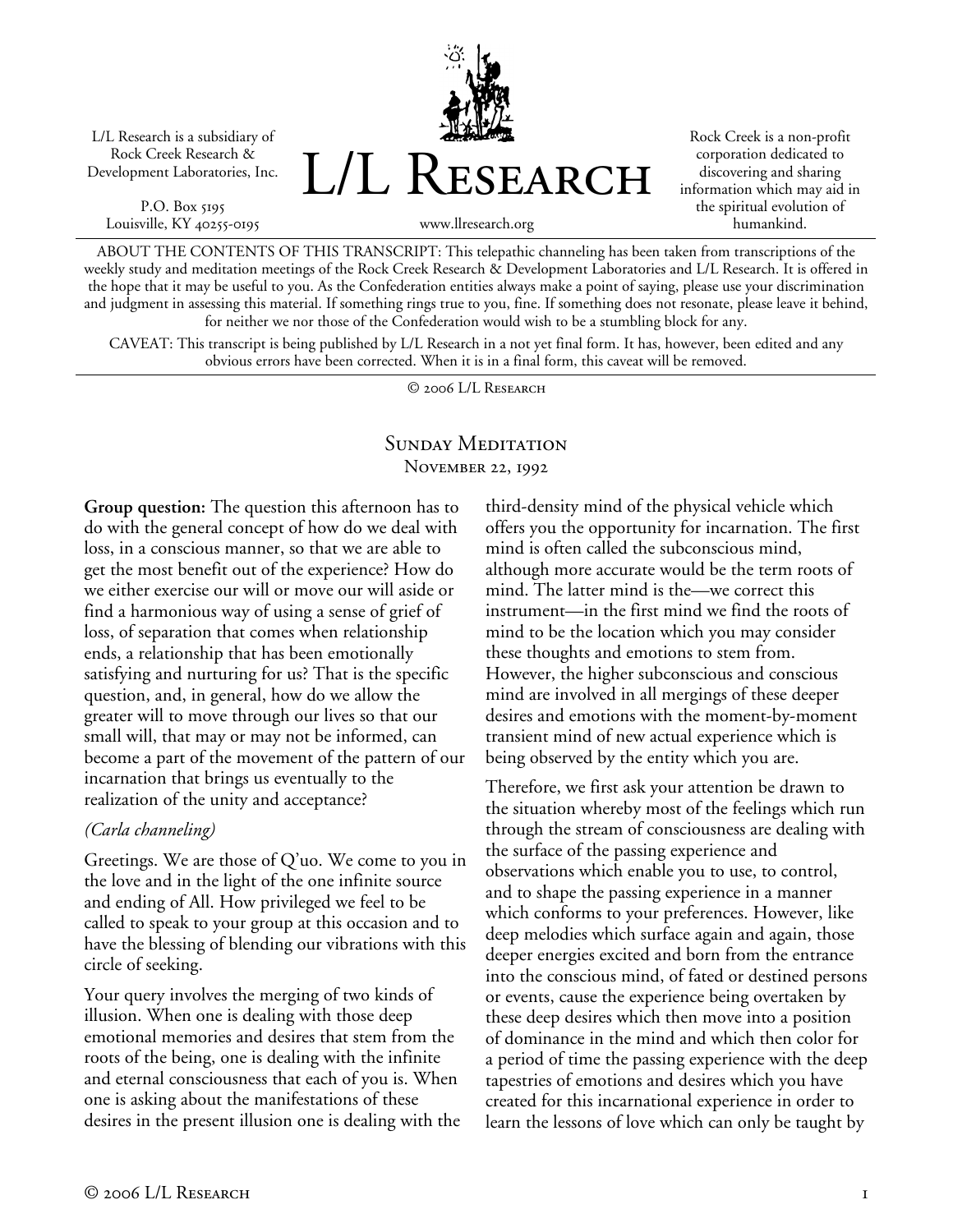moving through the catalyst of entities or events processing themselves through the day-to-day experience.

As had been discussed previous to this sitting, one of these portions of personal destiny is sometimes the relationship which seems to be over. Now, in this case the relationship is over in the framework of the conscious mind of the entity which lives and dies within the flesh and personality of this incarnation. However, the relationship is anything but over from the standpoint of learning the lessons of love, for which reason both entities within this relationship chose to meet, to exchange desires, and to part, thus only beginning and setting up the conditions under which the lesson may be learned in a way which creates a lasting bias in consciousness which will polarize the consciousness that is infinite within you towards the unity with the love and light which is the Source and Father of all that there is.

Let us look at the experience narrated within your the holy work called the Bible of the one known as Jesus the Christ. When this entity was upon the hard wood of the cross with arms outstretched to welcome its destiny there were two occasions when it is recorded that this entity dealt with relationships. In the first exchange a criminal which wished to turn from its behavior and find a deeper desire asked the teacher known as Jesus to pray for it, and the teacher spoke without hesitation. Dying though it was, it turned in compassion and acceptance and faith and said "This day thou shalt be with me in paradise." There was no confusion because the teacher was suffering, for this entity has learned hope and desire only to surrender the will to the will of its Father, as it thought of the infinite Creator.

In the second exchange the teacher viewing its own mother pointed with name to a beloved friend and in a brief sentence realigned relationship away from accidents, shall we say, of birth and adjusted this relationship for a loving and compassionate opportunity for both mother and friend, as each then might comfort the other. From the sorrow of the apparent loss in both cases there may be seen to be an absence of fear, of self-pity, and an abundance and acceptance of the way destiny moves.

Let us move back onto the *terra firma* now, and gaze at the situation of lost love. Now the lover of the past is a memory. Were it a lesson learned, the memory would not come up to disquiet or sadden

one. That it haunts one is a good indication that there is a deep and destined lesson of love to learn. There are three ways one might work upon this lesson. Firstly, there is the work of forgiveness. Most seekers are far more willing to forgive the other self in a relationship than to forgive the self, whether the self feels that it could have changed destiny by an action or feels that it could have changed destiny by eschewing an action. The case is that often the lack of forgiveness of the self stems from the belief that things ended wrongly. May we offer our opinion that there are no true accidents or mistakes in the metaphysical life, only opportunities. Therefore, the greater part of the work of acceptance and forgiveness is allowing the self to feel all right, that and no more, simply all right.

The second way of working upon moving into a better framework from which to view and work with deep sorrows in a life path is to focus upon the opportunities for mulling over the treasure gained during this destiny-filled relationship. That which one did not have before one has now, a center of energy, a vortex of power absent before has now been made, allowing the merging of deep life path needs with the day-to-day manifestations of destiny and accident.

You see, the sorrows of the lost love are not a negative quality but rather a praiseworthy, hollowing out and deepening of the capacity to love without expectation of any return. The reason that the lost love haunts the everyday experience is that there is still much work to do in praising and seeing the treasure in the learning of how to love so deeply in the first place. Only in this kind of sorrow does the incarnate spirit become tempered and transparent to infinity. Only in the darkness of seemingly negative emotions of loss and limitation does the deep prayer, the soulful song of love take wing and sweep the incarnate being to a point of view where the breadth of love, once felt for one entity, may be turned at world dying and yearning for your deep love and compassion. Thusly, one does well not to turn from sorrow but to turn towards it, to merge with it, and to carry this loss as a shining ornament which honors the infinite Creator.

The third thing which is skillful to do when dealing with any seeming negativity is simply to, as this instrument would say, "Praise God from whom all blessings flow." We would change it in this case to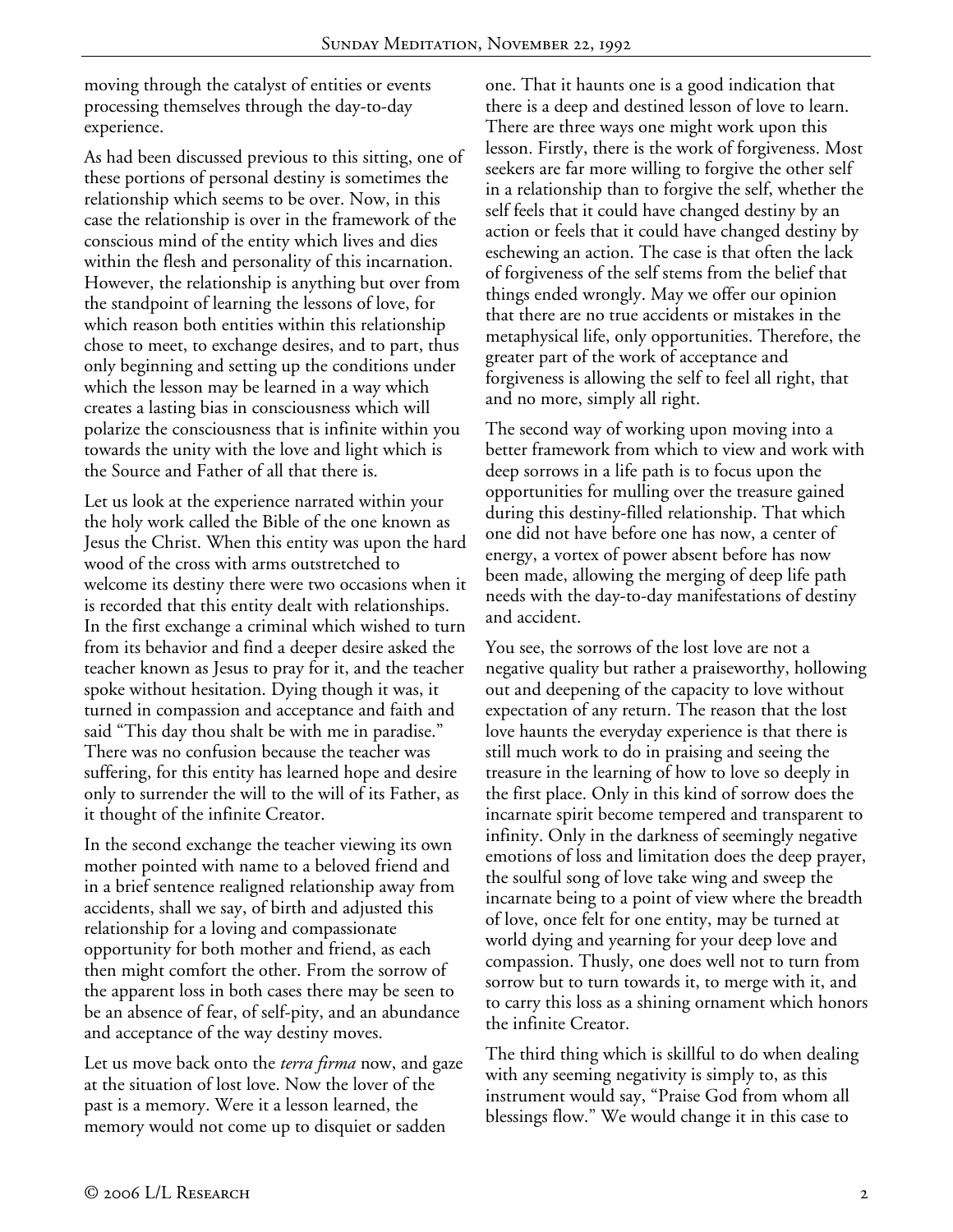say instead "Praise the Creator from whom all sorrows flow." The turning from the self and the concerns, whether shallow or deep, of the self to the infinite Creator in praise and thanksgiving is an orientation in intelligent infinity, that is, in the Creator, or what this instrument would call Christ consciousness. This consciousness is the essential portion of both the consciousness which is infinite and the incarnate being with the bio-computer which makes so many hasty judgments. Calling forth in the conscious mind the holy, worshipful attitude in which only the Creator exists reestablishes a center within the being which merges unconscious and conscious beings together in a useful and balanced way.

It is not in any way easy to do that which we have suggested. The more intensive the desire has been to find love the more intensive the experience of love, the more the yearning for love, the more it will seem very, very difficult to so center the mind viewpoint that all these acceptances and forgivenesses and reorientations may have their just process. Therefore, we urge each to see that this is the work of not one but many incarnational experiences to deepen the source within during the incarnation. In a starcrossed, shall we say, relationship both entities, whatever the outcome in this experience, have been working with this balance for many incarnations. But allow the normalcy of day-to-day experience to move you until the next occasion when this haunting desire for a known or an unknown person or relationship looms so largely before the conscious mind that it colors all of one's thought. Then see this occasion as the treasure it is. Let the fears fall, let the heart speak all it wishes until its well of words and threnaldy of pain is fully expressed. Honor and respect the deep emotions and give them full expression. Rather than feeling them as an ending of a real life experience and only a memory allow the feelings to become living. Birth them with your awareness of the beauty of love. You have desired truly, you have loved truly. This you have experienced. It may now be separated from the constraint of belonging to one entity and the self and become that potential for love and for acceptance and compassion which may be universalized by being aware that this love is an energy unto itself.

You are able to accelerate the process of spiritual evolution whereby you are learning from the deep expressions of personal destiny and in all you do. To offer thanks and praise in any moment is your way of moving quickly, instantaneously to the mind or consciousness of unity wherein you may see that there is no loss, there is no lack, there is no separation, even in the case of a loved one which has died or been permanently separated. This love is an entity unto itself, a vortex which may pull forth either a bitterness of a judged loss or a smooth vine of a judged treasure. It is always your choice.

Two things before we open this meeting to other queries. We are error-prone and request that each use any thought each may from that which we say and leave the rest behind. And also, to accelerate the process whereby one is more observant of that merging process between deep emotions and day-today experience, it is well to move into silent communion with the one infinite Creator, listening to the silent voice of love unlimited and inexpressible. To spend time wisely, spend some each day with the Creator.

May we ask if there are any additional queries at this time?

## *(Pause)*

We find that there are no queries upon this subject in addition to that which we have said. Therefore we would now ask if there be any queries upon other subject that we may address briefly at this time?

**Carla:** I have one about the trumpet. I would like to know about the functioning, or how to get it to really work.

I am Q'uo, and we may speak in general upon this subject, my sister. We thank you for this opportunity. When one has opened the channel to useful work with entities of the inner planes which move into the energy web of your planet and yourself, one has basically established a way of being of service as a tuned instrument. When an instrument is played it is not the instrument alone which must be excellent. The excellence of the instrument being assured, then there is the allowing of the best possible, shall we say, contracted or focused line or channel between the two and through the instrument so that the most compelling music may be played.

In working with the energies which make the trumpet move, the voices speak, the *(sounds like "aports")* appear, and the other materialization phenomena which you are familiar with, the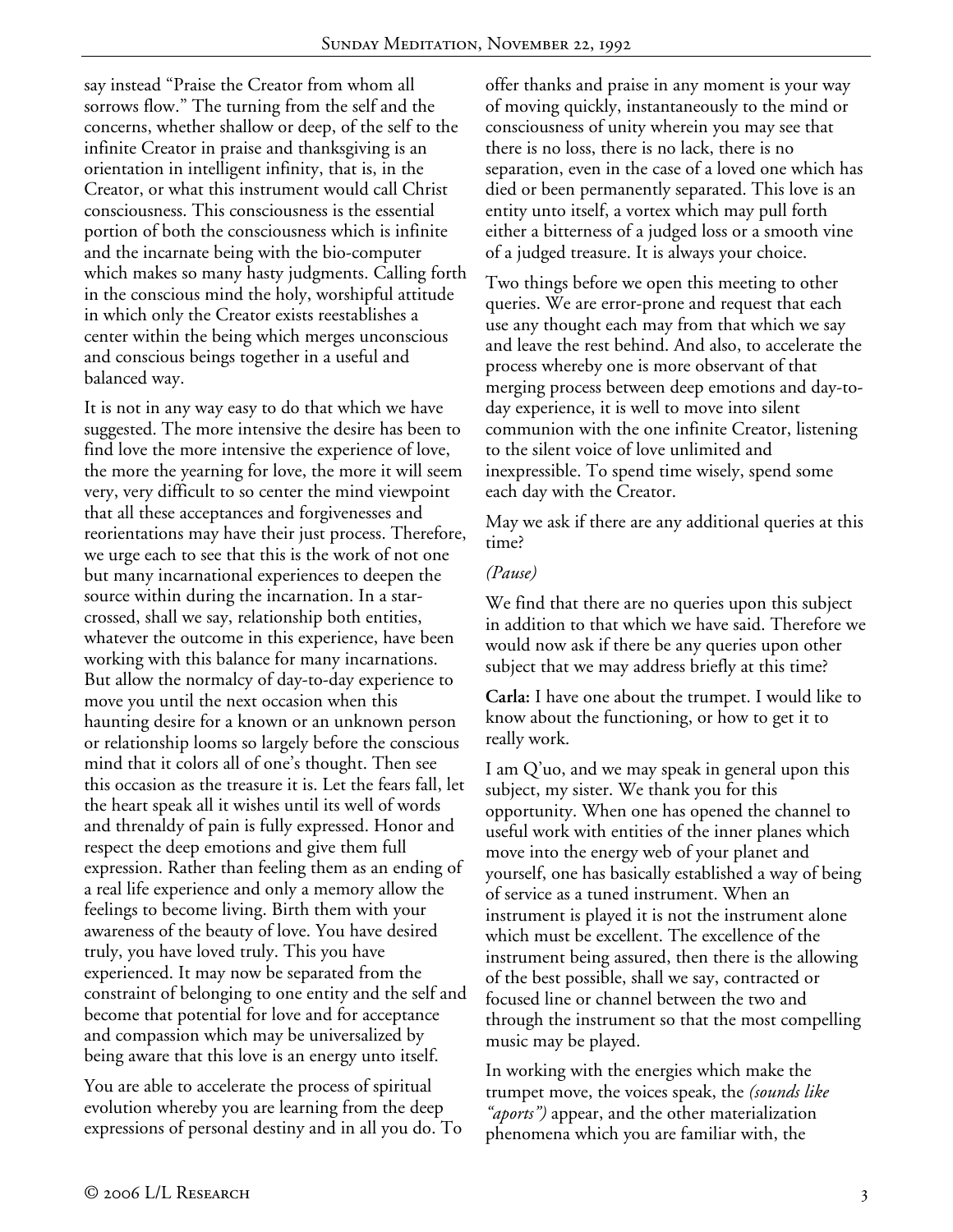instrument which you are must be activated in a certain way. This is like unto the polishing of the inner surface of a reed, for instance, so that the energy moving through this reed may come forth or materialize in the manifested world with unabated vigor or energy. Any, shall we say, rough spots, any blockings, any ways in which the inner surface is not smooth will baffle and frustrate the energy or breath moving through it and add limit [to] the materialization phenomenon.

There is a kind of energy which allows the materialization phenomena to occur, and this lively energy is one with each is familiar. However, it is not this energy which moves the trumpet. This lively energy is expended in poising the self without let or hindrance, without any reserve in such a way that the spirit moving through you, as the instrument, may use that generated potential for materialization in a crystallized and finely focused way. It is as though your personal, deeply felt commitment and substantive energy given to this liveliness of will may be seen as a broad spectrum potential which the breath of spirit moving through your vortex of self may pick up more and more powerfully the less tightly you personally are holding onto this energy.

We might refer the mind to the Zen parable this instrument has within its experience of the archer who spends his entire concentration upon the focusing perfectly the visualization of the target, but does not at any point while drawing the bow and releasing it open the eyes to look at the physical target. The careful medium's focus of attention is upon this static, permanent ideal of bow, of the powerful drawing of the bow, and of the releasing of the arrow, not when the personal will suggests but when the breath of spirit creates that choice.

Thusly, we suggest the encouragement of generation of this deep desire and this lively will, and then the utter and focused surrender of this and all gifts and talents to the one infinite Creator, that the breath of spirit may move through you in such a crystallized way that the personal energies become universal. In a way, it is the same objectification of deep emotions of which we spoke in talking of relationships, honoring the ability of the self to become capable of carrying those communications or attitudes which may benefit all people, and then surrendering this to the highest and best spiritual contact which is within your energies and which comes to you from that

portion of the Creator, shall we say, which embodies for you your highest service.

May we answer further, my sister?

**Carla:** Do you pick up that I have the ability to do that?

I am Q'uo. It is our opinion that there is within each this potential, and it may be further said that deep desires are there not by mistake. The gifts and talents one has are not false; that which you desire you can do. Yes, my sister, we feel that you have this ability.

## May we answer further?

**Carla:** Right, you are saying everybody has that ability or that potential, but … I mean, like everybody has the potential to play music, but again, some people have the talent. Everybody can learn to do something, but some people have certain talents that they learn more quickly in their development of … like music or art, where another person would have to work a lot harder, put a lot more energy into it. I am trying to feel out more in the sense of … I mean, I realize that I have, that everybody has that potential, but I am trying to see, is this something that will happen quickly for me, or is it something that will take years to develop? I am trying to see exactly about my talents or ability in that area of spiritual development.

I am Q'uo. My sister, there is a respect which we have for your free will which inhibits us from describing to you those energies which you ask about. However, perhaps a more general statement might enable you to think further upon this. We would say that when there is, as in your case, a deep desire to serve as a channel, that this desire is true. The manner of manifestation of this desire is not fixed. Destiny does not say, "You shall do this and this," it says "You shall be put in this situation wherein you may attempt to learn of love and to be of service." We encourage you to move ahead with the learning while being extremely alert for indications from spirit as to the finer and finer choices which determine the direction of learning and service so that you may find your own unique way of serving and of loving.

Thusly, in the area of channeling, for instance, some channel as healers, some as teachers, some as prophets, some as those channeling this or that spiritual resource of an impersonal nature, some channeling from a source of a more personal or